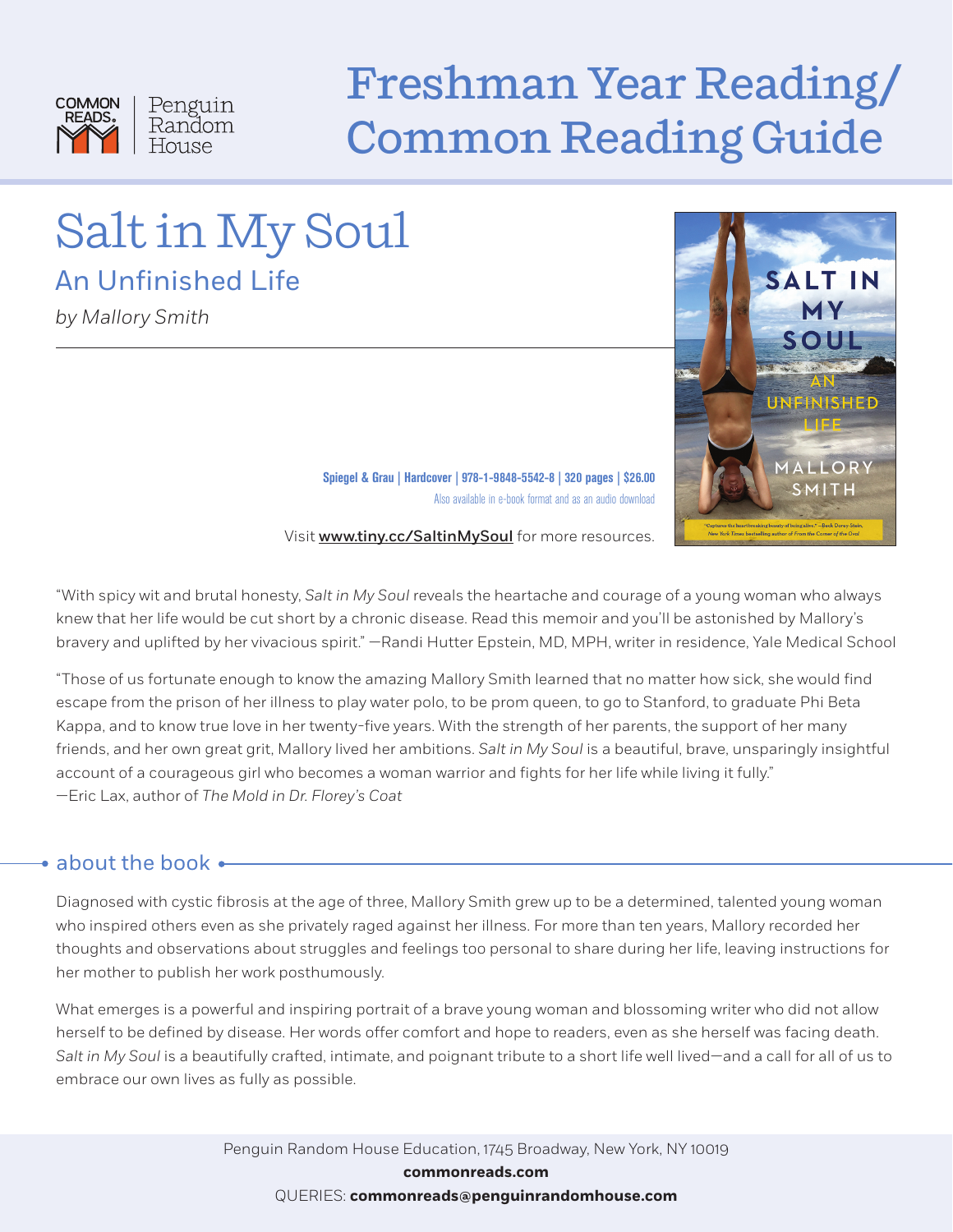#### $\rightarrow$  about the author

Mallory Smith, who grew up in Los Angeles, was a freelance writer and editor. She graduated Phi Beta Kappa from Stanford University and was a fierce advocate for those who suffered from cystic fibrosis. She died at the age of twenty-five on November 15, 2017, two months after receiving a double-lung transplant. Mallory's Legacy Fund has been established in her memory at the Cystic Fibrosis Foundation.

### discussion questions

- 1. Explore the significance of the book's title. What does Mallory mean when she says that she feels like she has "salt in [her] soul" (v)? How does she describe her relationship with salt? What effect does salt have on those with cystic fibrosis? What role does it play in healing?
- 2. In Diane Shader Smith's note at the opening of the book, she says that healthcare providers often viewed her daughter as the perfect patient but that this "façade of perfection masked a darker truth" (viii). What does she mean by this? What are some of the darker truths that Mallory's memoir reveals? Why do you think Mallory chose to share them—and to share them posthumously? Were you able to relate to any of these difficult truths?
- 3. Mallory writes that "CF does a lot of taking. . . . At the same time, it does give" (xiii). What are some of the things that CF takes from those who live with it? Alternatively, what are some of the things that she feels that her experience with CF has given to her? Were you surprised by Mallory's observations about gratitude? Why or why not? In considering what she has gained and lost, does she indicate whether one outweighs the other?
- 4. In the introduction, what are some of the reasons that Mallory gives for her practice of keeping a journal? What is she on a "perennial quest to find" (ix) and what does she always want to be able to look back at and see? Are readers of Mallory's memoir able to see in her writings what she hoped to one day look back at and see herself? Have you ever kept a diary or journal of your own? If so, why did you engage in this practice? If you went back and read all of what you had written, what do you think your writings would reveal?
- 5. Early in the book, Mallory reveals that she came to realize that many of her fantasies "were born out of a sense of entitlement" (xii). How does Mallory come to recognize her own privilege? What are some of the privileges she enjoys and how does her willingness to recognize these privileges shape the way that she thinks about those who are less privileged? How does Mallory's experience of chronic illness differ from those who are less privileged and what role does privilege play in the proper care and treatment of those in need of healthcare? How did you come to an awareness of your own privilege or lack of privilege? Did the book have an impact on the way that you think about privilege in your own life?
- 6. Mallory often writes about the sometimes "invisible" nature of her illness and her experience being mistaken for a healthy person based upon her appearance. She writes, "It's a blessing and a curse not to look sick" (xiv). In what ways does she consider "invisible"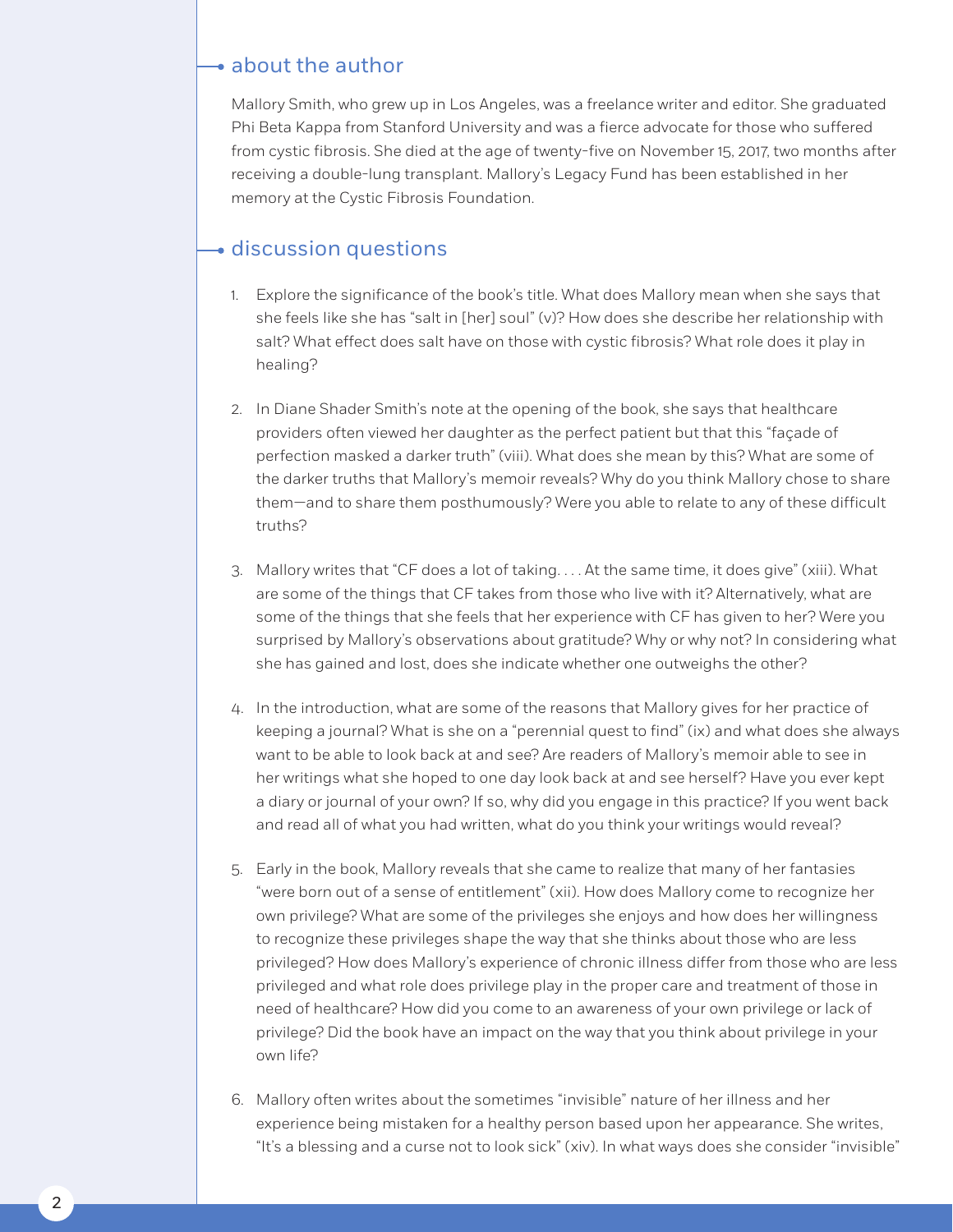illness to be a blessing? Alternatively, what are some of the downsides of having an illness that is not immediately visible to others? How did judgments by skeptics affect and even jeopardize Mallory's disability accommodations, treatment, and care? Have you ever had an experience like Mallory's in which you felt you were misjudged based on your appearance? If so, how were you affected by this? Alternatively, have you ever misjudged someone else in this way? How did you come to realize that this was wrong?

- 7. While Mallory was excited to earn admission to the university of her choice, her writings also reveal many of her fears about growing up and going away to school, from her changing body to her changing schedule and interests. What are some of the things that Mallory fears most about becoming an adult and what concerns does she have about living away from home as a college freshman? What are some of the things that Mallory feels insecure about and what challenges does she face as she tries to balance the demands of college life? What steps does Mallory take to overcome these fears and challenges? Is she able to overcome them? Would you say that Mallory ultimately fits in at her university? Why or why not? How do Mallory's experiences correspond to your own experiences transitioning to adulthood and college life? What useful tips and observations would you say Mallory offers for anyone leaving home and/or starting college?
- 8. Consider the motif of community that runs throughout the memoir. What communities does Mallory belong to and what role do they play in her life? What does Mallory get from these communities and what does she contribute to them? Mallory says that she considers hospitals to be "a sort of ad hoc community center" for those with chronic illness (79). She also bonds with peers with cystic fibrosis like Caleigh and Kari. What benefits do these communities provide? What does Mallory realize that she has always wanted as a result of forming these relationships? Alternatively, what challenges does Mallory face in trying to connect within these communities? What does Mallory say is "[o]ne of the great tragedies of CF" (85) and how do her relationships with others with CF influence her own thoughts about illness and confrontation with mortality? Discuss the impact of community in your own life. How has community affected or changed your life and how might you have impacted the lives of others via your own contributions to the communities to which you belong?
- 9. Why is Mallory so interested in "the intersection between human societies and the environment and sustainable development and agriculture" (64)? How did the conversation she had with her father at age nine after deciding to stop breathing treatments help her to see that the "concepts of sustainability and human health are intertwined" (101)? What does she say is the relationship between the two and what parallels does she draw between her "own struggling body and the planet itself" (102)?
- 10. Mallory writes that she struggled with "the ever-nagging question: When to disclose?" (137). How and when does she typically disclose her illness to others? What factors play a part in her determination of when is the right time? Does she always have complete control over this decision? What are some of the stereotypes and mischaracterizations that she fears being branded with if and when she does disclose her illness? Why is Mallory nervous about telling her boyfriend Jack about her illness? Would you say that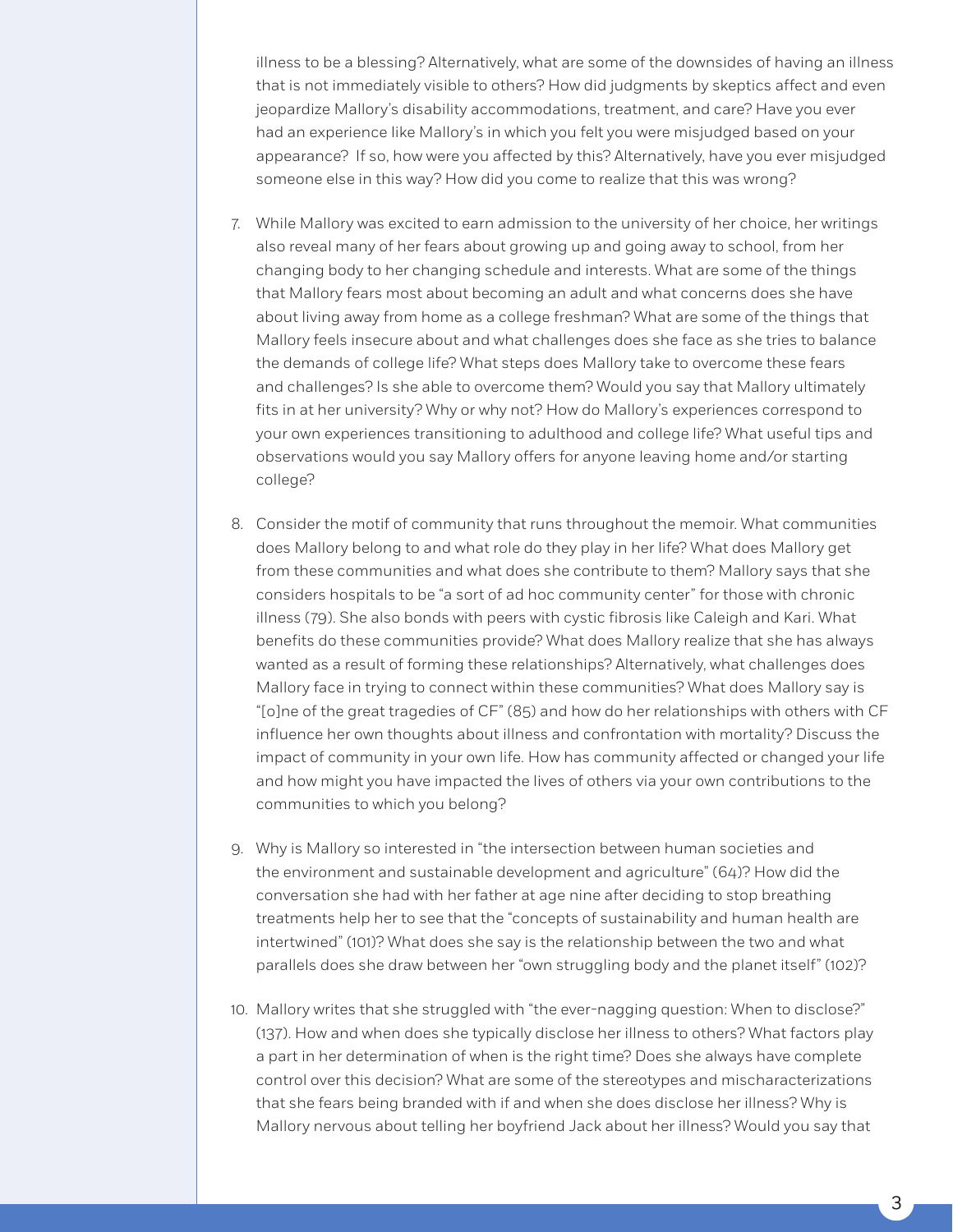her fears are justified? Why or why not? How do the people Mallory shares her diagnosis with respond to her disclosure? How does Jack respond? When Mallory does make the decision to disclose, does the response typically amplify or dispel her fears about being lovable and loved?

- 11. How does Mallory's memoir contribute to contemporary conversations around opiate use, addiction, and pain management treatment? How does Mallory feel about her own use of opiates? What are her concerns about accepting this type of treatment for her chronic pain? How does Mallory's case illuminate complexities around decisions that healthcare providers must face regarding the prescription of opiates for pain management and the impact of this on patients with chronic pain conditions?
- 12. Explore the themes of identity and purpose. How does Mallory come to an understanding of who she is and who she wants to be? How does she define herself and how does she say that she hopes to be seen by others? What are some of the "North Stars" that Mallory lists as her top priorities and how do these evolve for her over the period captured in the book? In 2016, what did she say that she "[would] try to enforce" instead of her usual New Year's resolutions? What ultimately becomes Mallory's mantra and what does her mother teach her to prioritize that she feels was "most important" when it came to her identity (166)? What are some of your own "North Stars" or priorities and what have been some of the contributing factors in your identity to date? If you had a mantra, what would it be?
- 13. Mallory writes throughout her journal about the positive impact of reading and writing. What books are influential for her and why? Are there any books that you feel have been equally influential in your own life? What does Mallory feel that she gains from reading and from writing? What freedoms does she feel that reading and writing give to people? What does she come to believe is "the task of a writer" (171)?
- 14. Mallory writes, "People have always called me an inspiration, but I'm not" (170). Have you ever felt this way in your own life? Why do you think that Mallory feels this way? What does she reveal about the heavy burdens faced by those who also provide inspiration—either intentionally or unwittingly—to others?
- 15. What do Mallory's writings reveal about isolation and chronic illness and, more universally, about mental health? How does her illness cause her to feel separated from others? What is "The Duck Syndrome" and what does it reveal about the way that our society approaches mental health and mental healthcare? Have you ever felt like a duck in your own life? Why does Mallory say that she chose to forgo therapy when others suggested it as an option? What other tools does she use to acknowledge and improve her emotional and mental health? During her long hospitalizations, what conversations does Mallory say helped to counter "the dark voices in [her] head, brokers of hopelessness" (156)? What is discussed during these exchanges and what metaphor ultimately provides her with a useful coping mechanism for dealing with her fears, anxiety, and grief?